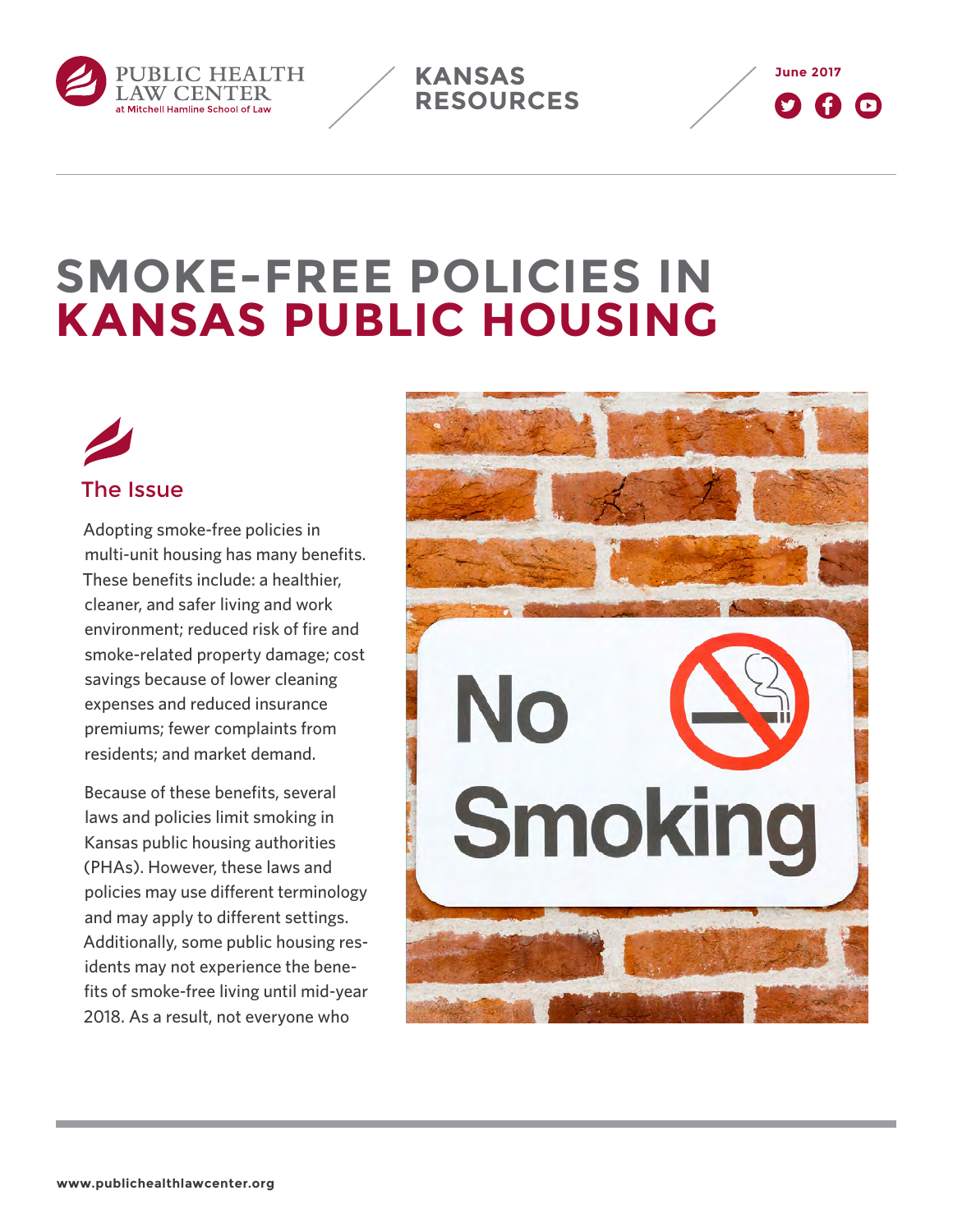

lives in public housing in Kansas is experiencing the full benefits of strong smoke-free protections. Consequently, Kansas PHAs may wish to consider adopting their own comprehensive smoke-free policy that provides protections over and beyond the U.S. Department of Housing and Urban Development's (HUD) final rule to restrict smoking in public housing. This fact sheet is intended to be a resource for Kansas PHAs considering such policies but should not be considered lobbying or advice from an attorney that can represent you.

### Existing Laws

HUD's [final rule](https://s3.amazonaws.com/public-inspection.federalregister.gov/2016-28986.pdf) to restrict smoking in public housing went into effect on February 3, 2017. This rule requires PHAs administering public housing to adopt a smoke-free policy by July 30, 2018. The policy must prohibit the use of "prohibited tobacco products" in all indoor areas, including individual living units, common areas, administrative office buildings, and outdoor areas within 25 feet of those areas. The rule does not apply to section 8 properties, mixed-finance properties, or tribal housing and does not prohibit the use of electronic cigarettes. These are minimum requirements, and PHAs are allowed to go beyond the requirements of the HUD rule.

The [Kansas Indoor Clean Air Act](http://kslegislature.org/li_2014/b2013_14/statute/021_000_0000_chapter/021_061_0000_article/021_061_0009_section/021_061_0009_k/) also restricts smoking in several locations that may be owned or administered by PHAs. Under [this law,](http://kslegislature.org/li_2014/b2013_14/statute/021_000_0000_chapter/021_061_0000_article/021_061_0010_section/021_061_0010_k/) smoking is prohibited in "restrooms, lobbies, hallways and other common areas in public and private buildings, condominiums and other multiple-residential facilities." Smoking is prohibited in many other areas that can be found in public housing, including offices, stairwells, elevators, and "within a ten foot radius outside of any doorway, open window or air intake" of an area where smoking is prohibited. This law does not apply to private residences and does not prohibit the use of electronic cigarettes. As a result of these provisions, Kansas PHAs must prohibit smoking in common areas of any multi-unit housing complex and within ten feet of interior areas.

Finally, many Kansas PHAs already have their own smoke-free policies in place. The American for Nonsmokers' Rights Foundation (ANRF) has [identified](http://www.no-smoke.org/pdf/smokefreemuh.pdf) eleven Kansas PHAs with policies that restrict smoking to some extent. HUD has created [a similar list](http://portal.hud.gov/hudportal/documents/huddoc?id=SmokeFree_PHAs_10_15.xlsx) that identifies fifteen Kansas PHAs. According to ANRF, the PHAs in Belleville, Douglas County, Junction City, Kinsley, Lawrence, and South Hutchinson are identified as having all units smoke-free. It is important to note that just because a PHA has a smoke-free policy in place does not mean it is compliant with the HUD rule. For example, if a PHA had a 15-foot setback rather than a 25-foot setback, it would not be compliant.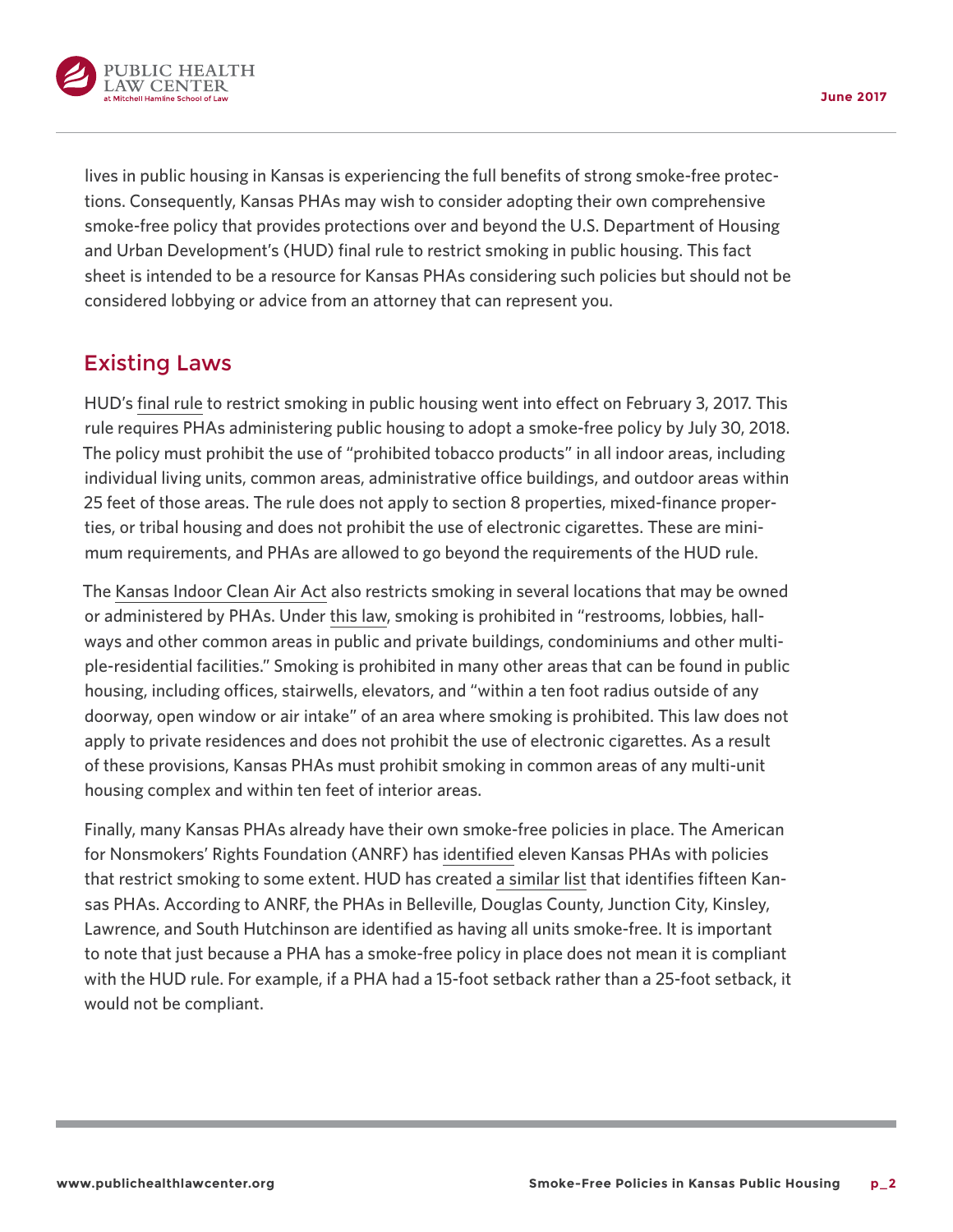



**Point** 

#### Going Further

Kansas PHAs can consider going further than the requirements of the HUD rule and the Kansas Indoor Clean Air Act by including electronic cigarettes and outdoor spaces. [Kansas](http://kslegislature.org/li_2014/b2013_14/statute/021_000_0000_chapter/021_061_0000_article/021_061_0014_section/021_061_0014_k/)  [law](http://kslegislature.org/li_2014/b2013_14/statute/021_000_0000_chapter/021_061_0000_article/021_061_0014_section/021_061_0014_k/) specifically permits city and county governments to adopt stronger smoke-free laws. If a PHA were not willing to declare the entire grounds to be smoke-free, it could consider declaring some outdoor areas to be smoke-free. These could include playgrounds, swimming pools, or other areas that might be frequented by children. Additionally, many PHAs also administer other types of subsidized housing programs, such as Section 8 or mixed-finance properties. If PHAs are already going through the smoke-free policy adoption process for their public housing units, they may also wish to make their entire portfolio of housing smoke-free or be part of coalitions working to make market-rate apartments smoke-free as well.